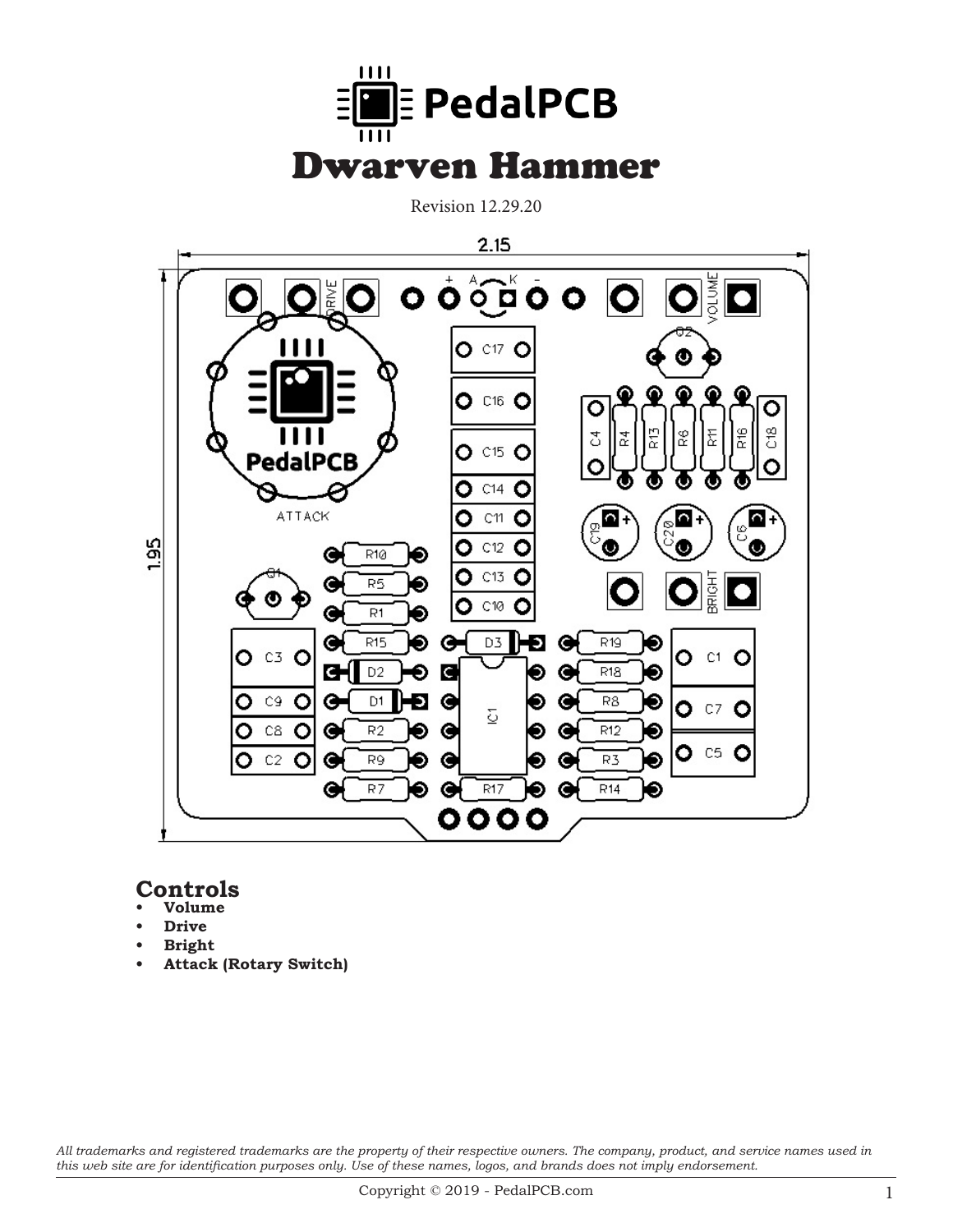

# Dwarven Hammer

### Parts List

| <b>RESISTORS (1/4W)</b> | <b>CAPACITORS</b> |                  |
|-------------------------|-------------------|------------------|
| 510K                    | C <sub>1</sub>    | 1u               |
| 10K                     | C2                | 27n              |
| 10K                     | C <sub>3</sub>    | 1u               |
| 1K                      | C <sub>4</sub>    | 100n             |
| 1K                      | C <sub>5</sub>    | 220n             |
| 510K                    | C <sub>6</sub>    | 10u              |
| 1K                      | C7                | 220n             |
| 3K9                     | C8                | 47p              |
| 1M                      | C <sub>9</sub>    | 120p             |
| 10K                     | C10               | 33n              |
| 100R                    | C <sub>11</sub>   | 47n              |
| 220R                    | C12               | 68n              |
| 10K                     | C13               | 82n              |
| 10K                     | C <sub>14</sub>   | 100n             |
| 10K                     | C <sub>15</sub>   | 220n             |
| 1K                      | C <sub>16</sub>   | 330 <sub>n</sub> |
| 4K7                     | C17               | 470 <sub>n</sub> |
| $10K$                   | C18               | 100n             |
| 10K                     | C19               | 100u             |
|                         | C20               | 47u              |
|                         |                   |                  |

| <b>INTEGRATED CIRCUITS</b> |            |  |
|----------------------------|------------|--|
| IC <sub>1</sub>            | JRC4558DD. |  |
|                            |            |  |
| <b>TRANSISTORS</b>         |            |  |
| O1                         | 2N3904     |  |
| O2                         | 2N3904     |  |
|                            |            |  |
| <b>DIODES</b>              |            |  |
| m 1                        |            |  |

#### D1 1N4148<br>D2 1N4148 D2 1N4148<br>D3 1N5817 1N5817

### **POTENTIOMETERS**

| VOLUME | A100K |
|--------|-------|
| DRIVE  | A500K |
| BRIGHT | B5K   |

### **SWITCHES**

ATTACK 1P8T Mini Rotary https://www.pedalpcb.com/product/mini-1p8t/

*Common offboard components (enclosure, footswitch, jacks, etc) are not listed*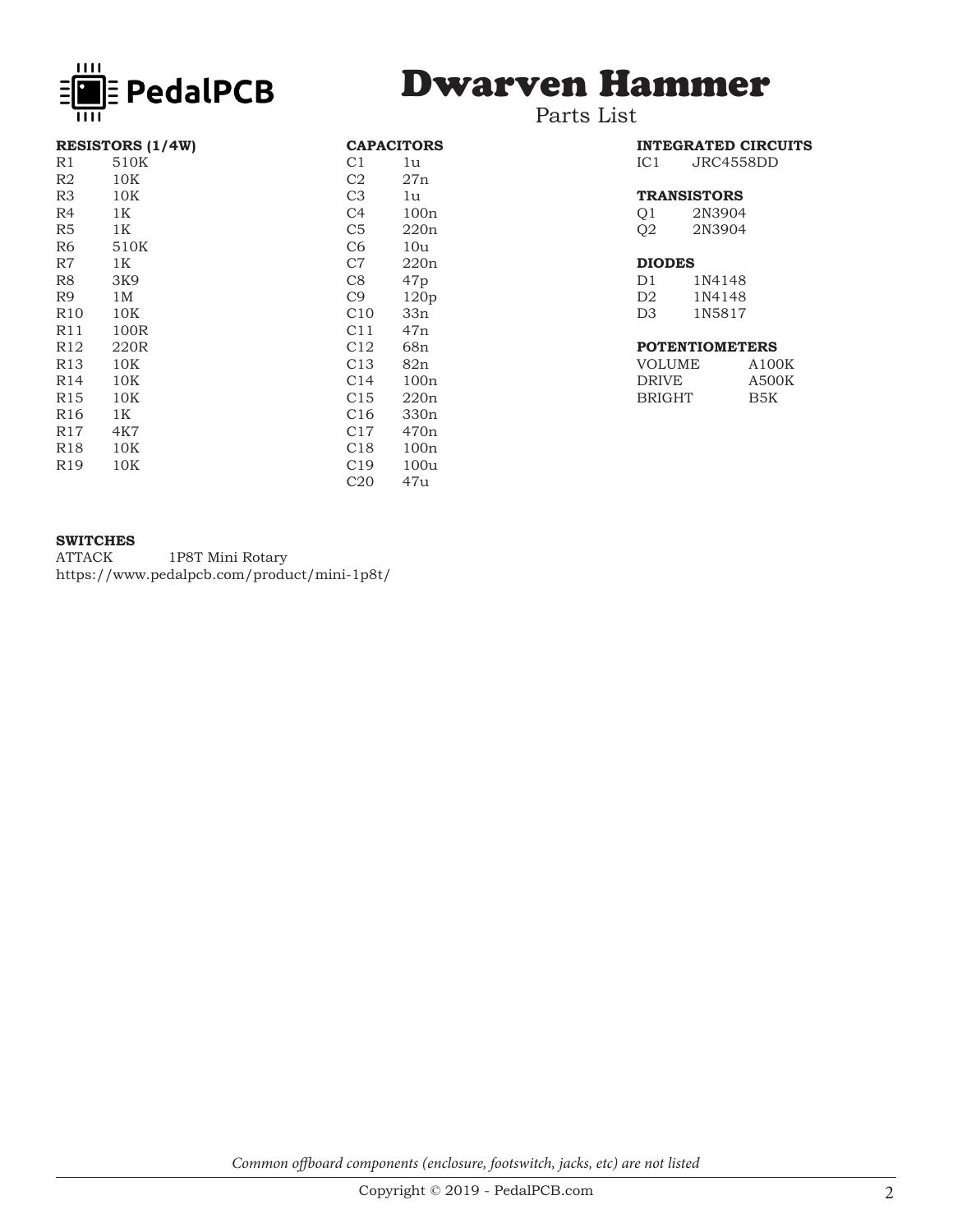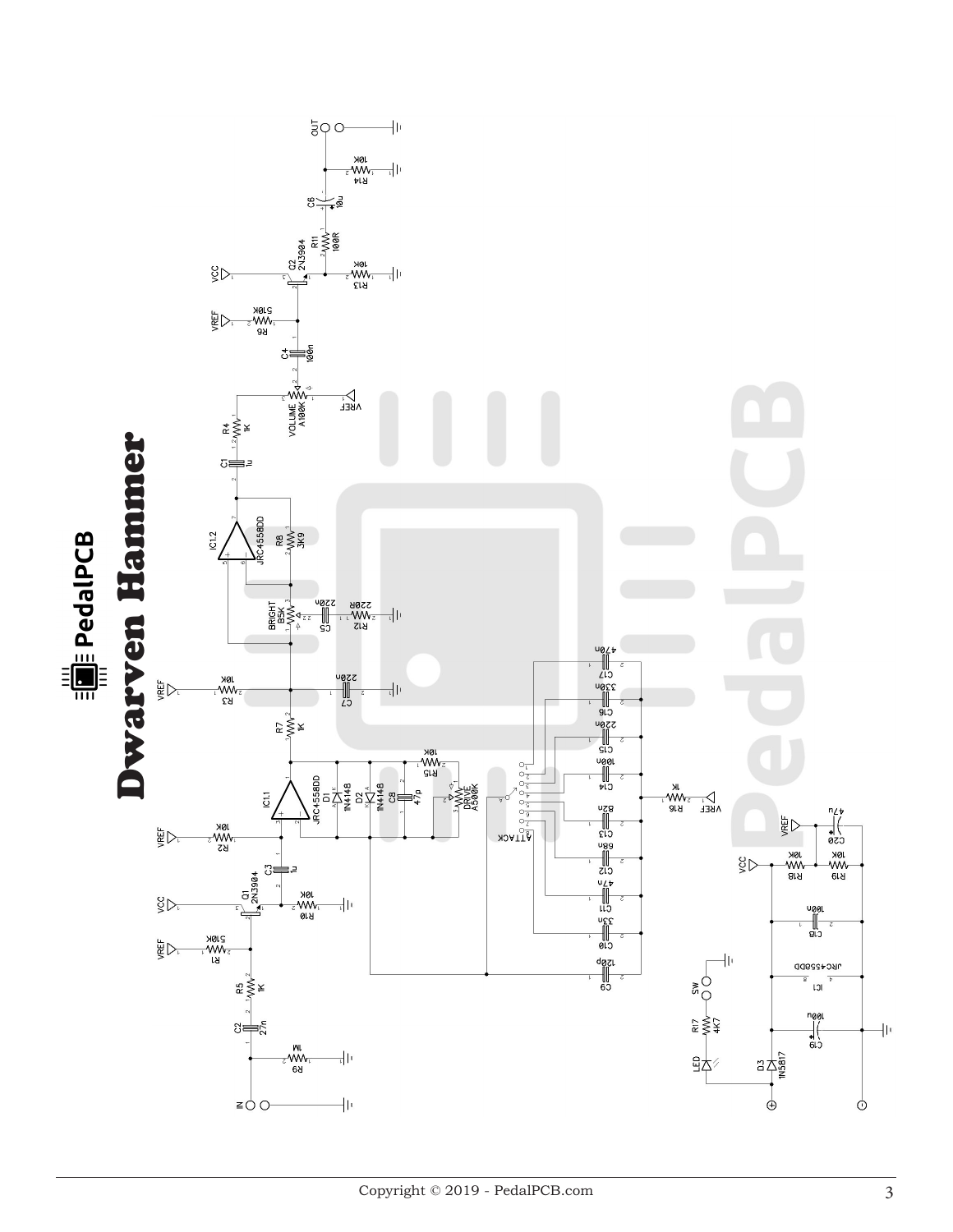

# Dwarven Hammer

Wiring Diagram